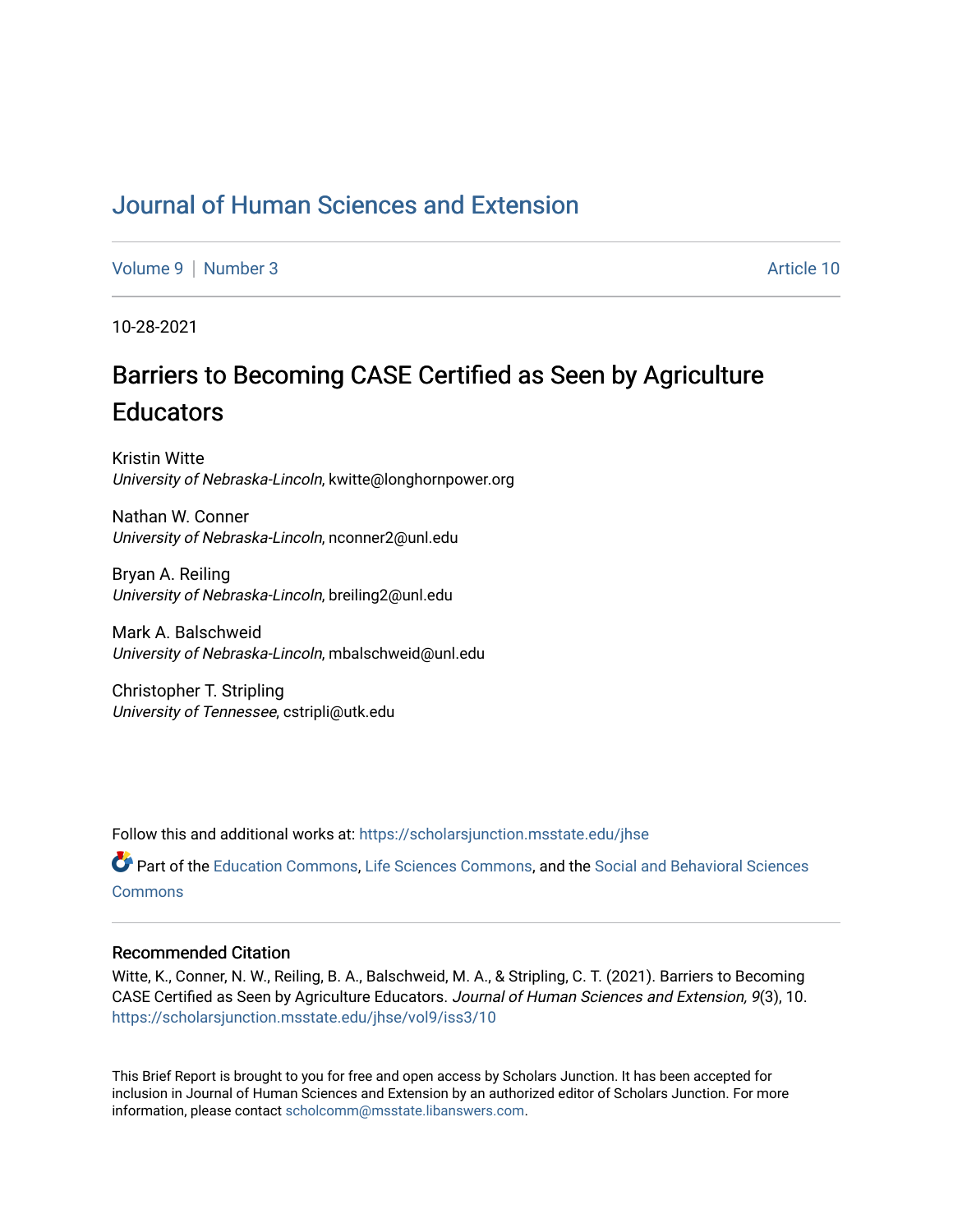## **Barriers to Becoming CASE Certified as Seen by Agriculture Educators**

**Kristin Witte Nathan W. Conner Bryan A. Reiling Mark A. Balschweid** *University of Nebraska-Lincoln* 

### **Christopher T. Stripling**

*University of Tennessee*

*There is a need to improve science comprehension in the United States. Incorporating scientific principles into the study of food production provides*  context to engage youth in STEM education. The Curriculum for Agricultural *Science Education (CASE) is an inquiry-based program that stimulates scientific engagement. While agriscience teachers believe in the concept, less than 20% are certified in Nebraska to teach CASE. Twenty-five active agriscience teachers, who were not CASE certified, individually discussed their reluctance to become CASE certified. Most research participants had a positive view of CASE but were concerned about the apparent stringent program structure. They questioned individualizing the CASE model for different teaching styles and programs. Three primary barriers to CASE certification were identified: cost, time, and administrative support. Although scholarships were available to cover certification costs (\$2,500-\$3,000) in Nebraska, participants questioned funding needed equipment and supplies to implement the program. Traditional CASE certifications require 50-100 hours of intense training, and participants opposed trainings that exceeded five days due to personal and professional obligations. Teachers also believe school administrators lack knowledge of CASE benefits. For the widespread implementation of CASE, certification trainings need to be more concise, implementation costs minimized, and school administrators informed of benefits.* 

*Keywords*: Agriscience, barriers, CASE, inquiry, science education

#### **Introduction**

In the United States, 78% of high school students are deficient in science (Desilver, 2017). Additionally, on the 2012 Programme for International Student Assessment, American students performed close to the Organization for Economic Cooperation and Development average (rank 213) in science, which is comparable to Austria, Belgium, Croatia, Denmark, France, Hungary,

Direct correspondence to Nathan Conner at nconner2@unl.edu

Journal of Human Sciences and Extension Volume 9, Number 3, 2021 Journal of Human Sciences and Extension Volume 9, Number 3, 2021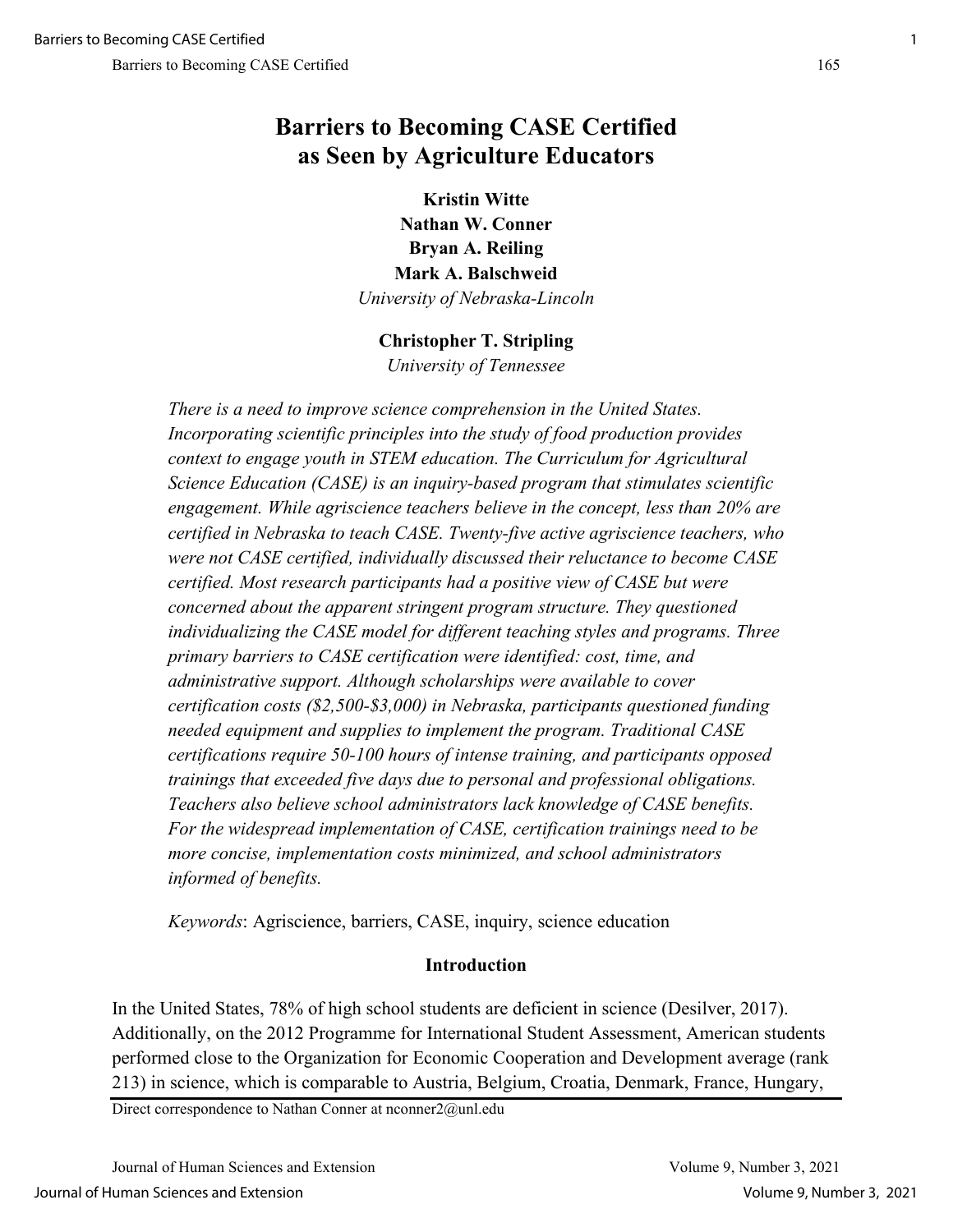Italy, Latvia, Lithuania, Luxembourg, Norway, Portugal, and Spain (Schleicher & Davidson, n.d.). Nelson (1999) posited that the intelligent use of science and technology is critical to the continued advancement of society. In 1985, the American Association for the Advancement of Science launched Project 2061 as a long-term effort to improve science, mathematics, and technology. The following goals were created to improve K-12 science education:

- 1. Knowing the basic facts and principles that explain phenomena in the physical world,
- 2. Knowing the ways science is done and the nature of the knowledge it produces, and
- 3. Being able to think rationally about the physical world (Roseman, n.d., p. 1).

Maurer (2000), in his brief, *Integrating Science Education and Career and Technical Education*, indicated the need for career and technical education teachers to purposefully focus on how academic subjects are a critical component of career and technical education courses.

Incorporating science, math, and language arts standards into the agriculture classroom is not a new concept. In fact, since 1988, the National Research Council has called for explicit integration of science, which has led to the development of the term *agriscience*. Shelley-Tolbert et al. (2000) defined agriscience to be "a program that increases the number of science concepts integrated into agricultural classes" (p. 55). The transition to agriscience programs has created an environment where school administrators expect secondary agricultural education programs to provide a practical context for core academic subjects (Haug, 2011). According to Brister and Swortzel (2009), secondary agricultural education courses are excellent platforms for science education. Additionally, Knobloch et al. (2007) found that teachers believe agriculture provides an authentic learning context for students and that authentic learning helps students connect concepts to everyday life. The findings of Knobloch et al. (2007) indicated teachers believe students benefit from laboratory activities, demonstrations, and active learning environments which incorporate hands-on learning. Myers et al. (2009) found agricultural education teachers agree that science concepts are easier for students to understand when science is integrated into the agricultural education program. In the article, *Science Literacy for All in the 21st Century*, Nelson (1999) stated,

In learning science, students need time for exploring, making observations, taking wrong turns, testing ideas and doing things over; time for building things, calibrating instruments, collecting things, and constructing physical and mathematical models for testing ideas, time for learning whatever mathematics, technology, and science they need to deal with the questions at hand. (p. 16)

However, Balschweid and Thompson (2002) identified three barriers to integrating science into agriculture courses: (a) lack of appropriate equipment, (b) lack of funding to support their efforts, and (c) a lack of in-service workshops or courses for learning how to integrate science into the curriculum. One method of integrating science into agriculture courses is through inquiry-based learning. Science education has accepted inquiry-based learning due to its active approach to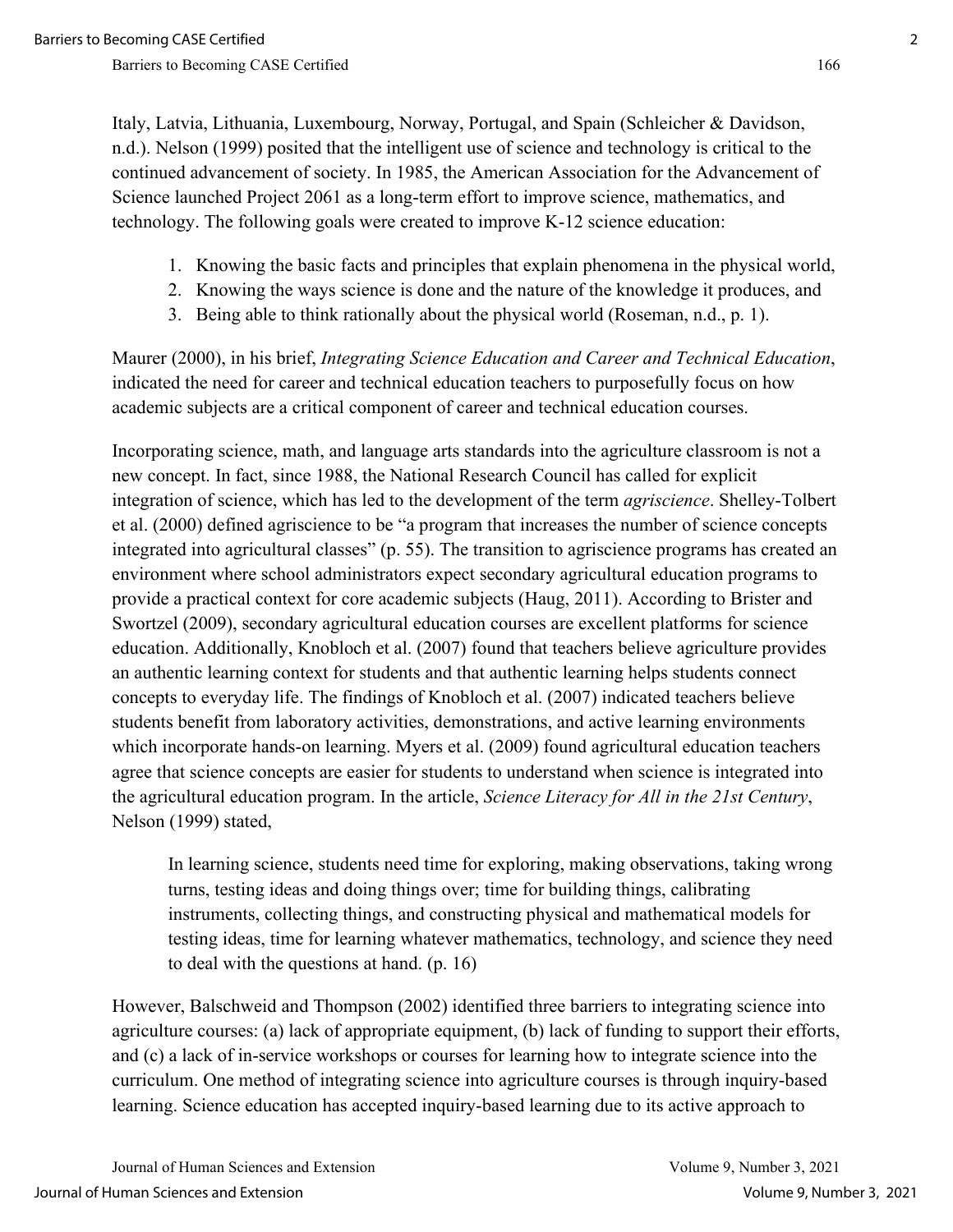learning (Parr & Edwards, 2004) and for allowing learners to conceptualize, investigate questions/problems, and then draw conclusions (Pedaste et al., 2015). Inquiry-based learning also increases the amount of time students spend in labs and decreases teacher-led discussion in classrooms (Hattie, 2009). The critical thinking and laboratory aspects of inquiry-based learning were used as a primary teaching method of choice to develop the Curriculum for Agricultural Science Education (CASE). More specifically, CASE was modeled after Project Lead the Way (PLTW). PLTW is known for being a way for schools to improve science, technology, engineering, and mathematics (STEM) courses through a problem-centered approach (Bottoms & Uhn, 2007). Bottoms and Uhn (2007) discovered that PLTW students in 2006 scored significantly higher in mathematics, science, and reading than other career tech students who were not enrolled in a PLTW program. PLTW is a comprehensive, expensive program to implement; therefore, it is important to understand school principals' perceptions toward PLTW. Rogers (2007) found, "principals whose school had offered PLTW three or more years perceived the effect of PLTW on students related to success in mathematics higher than principals from schools just starting to offer PLTW" (p. 58). School Principals are responsible for the curriculum being taught and curricular modifications (Praisner, 2003). One principal said, "PLTW has been a great addition to our curriculum. It has been a course where students learned to think" (Praisner, 2003, p. 3).

To assist agricultural education teachers in incorporating science into agriculture courses, CASE was developed as an inquiry-based curriculum modeled after PLTW. The 2007 National AgriScience Teacher Ambassador Academy participants reported that science integration requires additional planning and preparation (Myers et al., 2009, p. 122). However, CASE courses provide teachers with a comprehensive package of teaching resources required to facilitate programming (The National Council for Agricultural Education, n.d.).

CASE is a system of instructional supports for the classroom teacher that includes curriculum, professional development, assessment, and certification (The National Council for Agricultural Education, n.d.). Teachers attend CASE training to learn about the curriculum and practice going through the assignments much like their students, while being taught by fellow agricultural teachers. Shelly-Tolbert et al. (2000) reported that most traditional high school agriculture teachers initially expressed confusion about how to best teach and incorporate science concepts in an applied classroom. Therefore, CASE training allows teachers an opportunity to learn how to teach applied science concepts in an agriculture classroom (The National Council for Agricultural Education, n.d.).

According to Ulmer et al. (2013), agriculture teachers that participated in a CASE institute had increased science efficacy. Another study found that CASE certified teachers "generally perceive slightly higher science knowledge than non-CASE certified educators" (Pauley et al., 2019, p. 167). The CASE curriculum is designed to be more student-centered than teacher-centered, and Lambert et al. (2014) recommended agriculture teachers who become CASE certified be open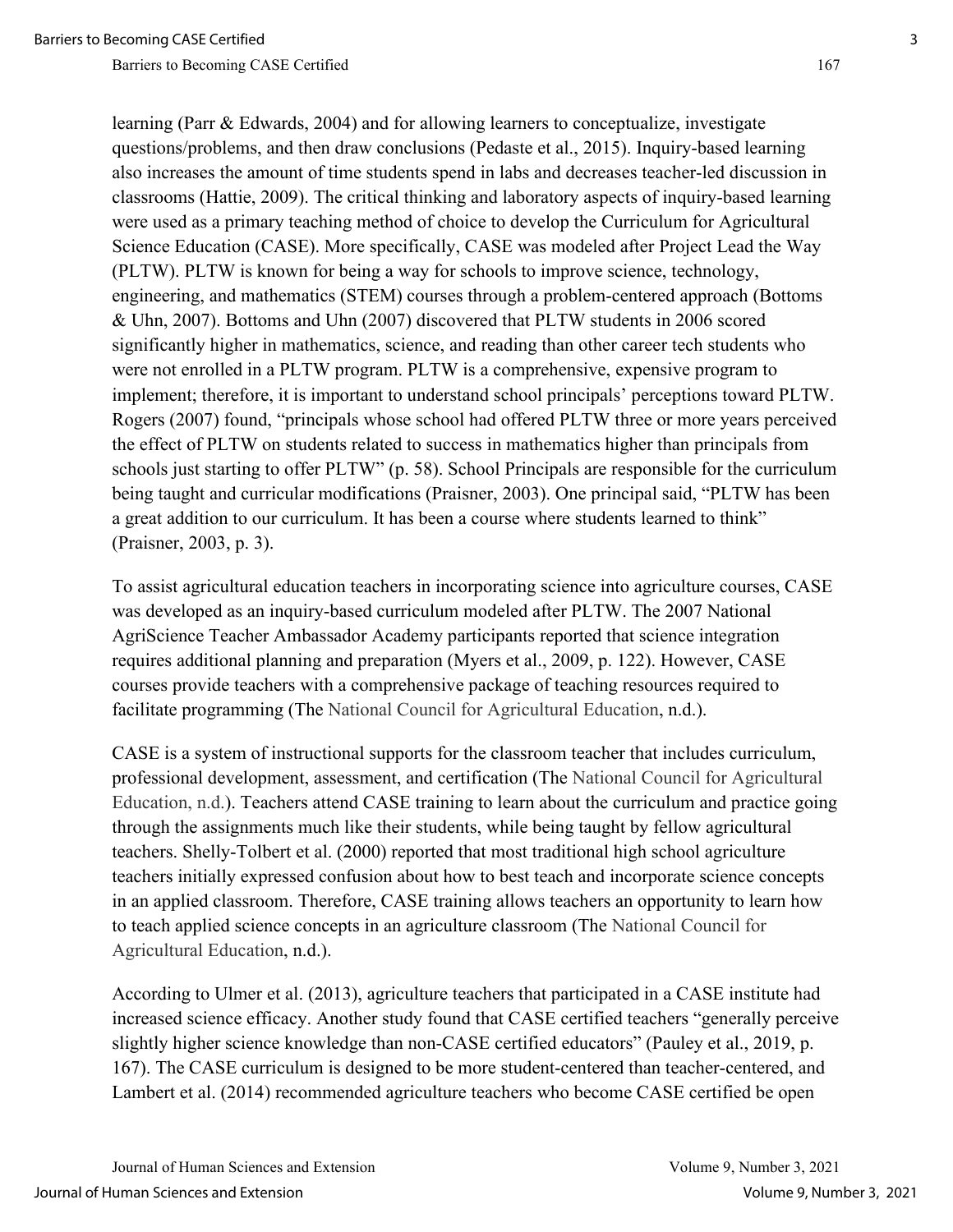and receptive to the idea of facilitating education through a student-centered learning environment.

#### **Theoretical Framework**

The theoretical framework used for this study was Ajzen's (2011) theory of planned behavior (TPB). According to Ajzen (2011), a person's intent to engage in a particular behavior drives the behavior, and the intent to engage in the particular behavior can be an indicator used to predict future behaviors. Behavioral beliefs, normative beliefs, and control beliefs are used when examining human behavior (Ajzen, 2011). Behavioral beliefs are impacted by the attitude individuals hold toward the expected outcomes of a particular behavior (Ajzen, 2011). Normative beliefs focus on the individual's perception of what others will think about a particular behavior and how motivated the individual is to comply with societal expectations (Ajzen, 2011). Additionally, control beliefs influence an individual's behavior change or lack of behavior change. An individual's beliefs toward a behavior change influence whether or not the behavior change is made (Ajzen, 2011).

TPB allows research to be conducted to determine someone's beliefs and how those beliefs impact their behavior. TPB also allows researchers to determine intentions and how individuals could be motivated to perform the desired behavior.

#### **Purpose**

The purpose of this research project was to determine the obstacles to agricultural education teachers becoming CASE certified. To that end, attending a CASE institute can cost "from \$2,300 to \$3,000 depending on the institute and location" (CASE Institute, n.d.). In Nebraska, teachers can receive CASE scholarships to minimize their costs, in part removing the financial barrier for attending a CASE institute. Furthermore, grants are available to help offset the cost of purchasing appropriate equipment needed to teach CASE courses, minimizing another barrier. While some barriers for Nebraska agriculture teachers have been minimized, many teachers have not become CASE certified. In Nebraska, as of June 2017, only 37 of 192 active agriculture education teachers were CASE certified (M. Kreifels, personal communication, May 2, 2017). This study sought to understand this phenomenon and was guided by the following research question: What barriers prevent teachers from becoming CASE certified?

#### **Methods**

This research was conducted using qualitative methods. Dey (1993) stated that "qualitative data deals with meanings, which are mediated mainly through language and action" (p. 11). By utilizing the qualitative paradigm, researchers can interpret and understand the phenomenon based on the participants' viewpoints (Denzin & Lincoln, 1994). The population for this study consisted of high school agriculture teachers in Nebraska. To be purposefully selected for this

Journal of Human Sciences and Extension Volume 9, Number 3, 2021 Journal of Human Sciences and Extension Volume 9, Number 3, 2021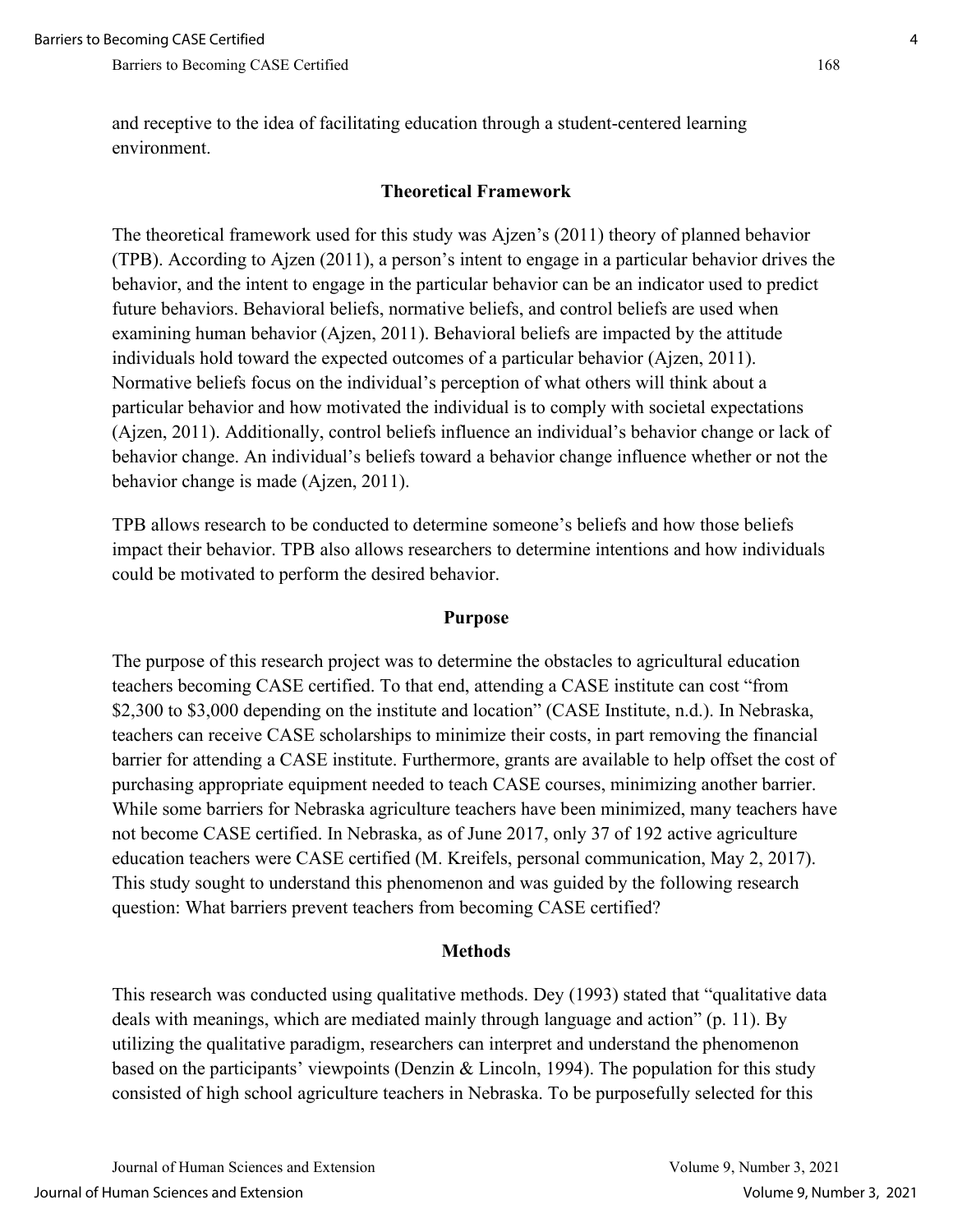study, the following criteria had to be met: 1) not be certified in any CASE course, 2) not be attending a CASE institute in the coming summer, 3) be employed for the upcoming school year as a high school agriculture teacher, and 4) have taught high school agriculture for at least one year. To begin data collection, five participants were selected based on the participation criteria. Those first five participants and subsequent participants were asked to identify potential participants based on the criteria. Vogt (1999) defined this sampling approach as snowball sampling or "a technique for finding research subjects. One subject gives the researcher the name of another subject, who in turn provides the name of a third and so on" (p. 1).

Twenty-five agriculture teachers participated in this study, consisting of 16 males and 9 females. Twenty-two participants were traditionally trained agriculture education teachers, and 3 participants were transitionally trained agriculture education teachers. Years teaching varied for the participants, 1 participant had taught for 1-3 years, 7 participants taught for 4-7 years, 8 participants taught for 10-14 years, 3 participants taught for 15-19 years, 2 participants taught for 25-29 years, 2 participants taught for 30-34 years, and 2 participants taught for 35-40 years.

Prior to participating in a semi-structured interview, each participant signed an informed consent form approved by the IRB at the University of Nebraska. The semi-structured interviews were audio-recorded and transcribed verbatim. One interview was conducted with each participant, lasting approximately 30 minutes. For transcription and analysis purposes, participants were assigned the letter P and a number. The letter P stands for *participant,* and the number corresponds to the order they were interviewed; for example, P15 refers to participant 15 as recorded in the data. Questions from the interview protocol are listed below:

- 1. What is your gender?
- 2. What was your undergraduate degree in?
- 3. How long have you been teaching?
- 4. What science classes did you take during your undergraduate work?
- 5. In your opinion, what is the most important thing to teach in agriculture classes?
- 6. On the agriculture education spectrum, with one being preparing students with vocational training and ten being preparing them for college, where do you find your program? Why?
- 7. What is your perception of Curriculum for Agriculture Science Educators or CASE?
- 8. What content knowledge and skills do you believe you would receive from being CASE certified?
- 9. Have you considered becoming CASE certified? Why or why not?
- 10. What are benefits you have heard of or seen to being CASE certified?
- 11. What are challenges to you becoming CASE certified?
	- a. If time, how much time would you be willing to give to become certified? Explain.
	- b. Would you be willing to do an online training or pre-work prior to attending?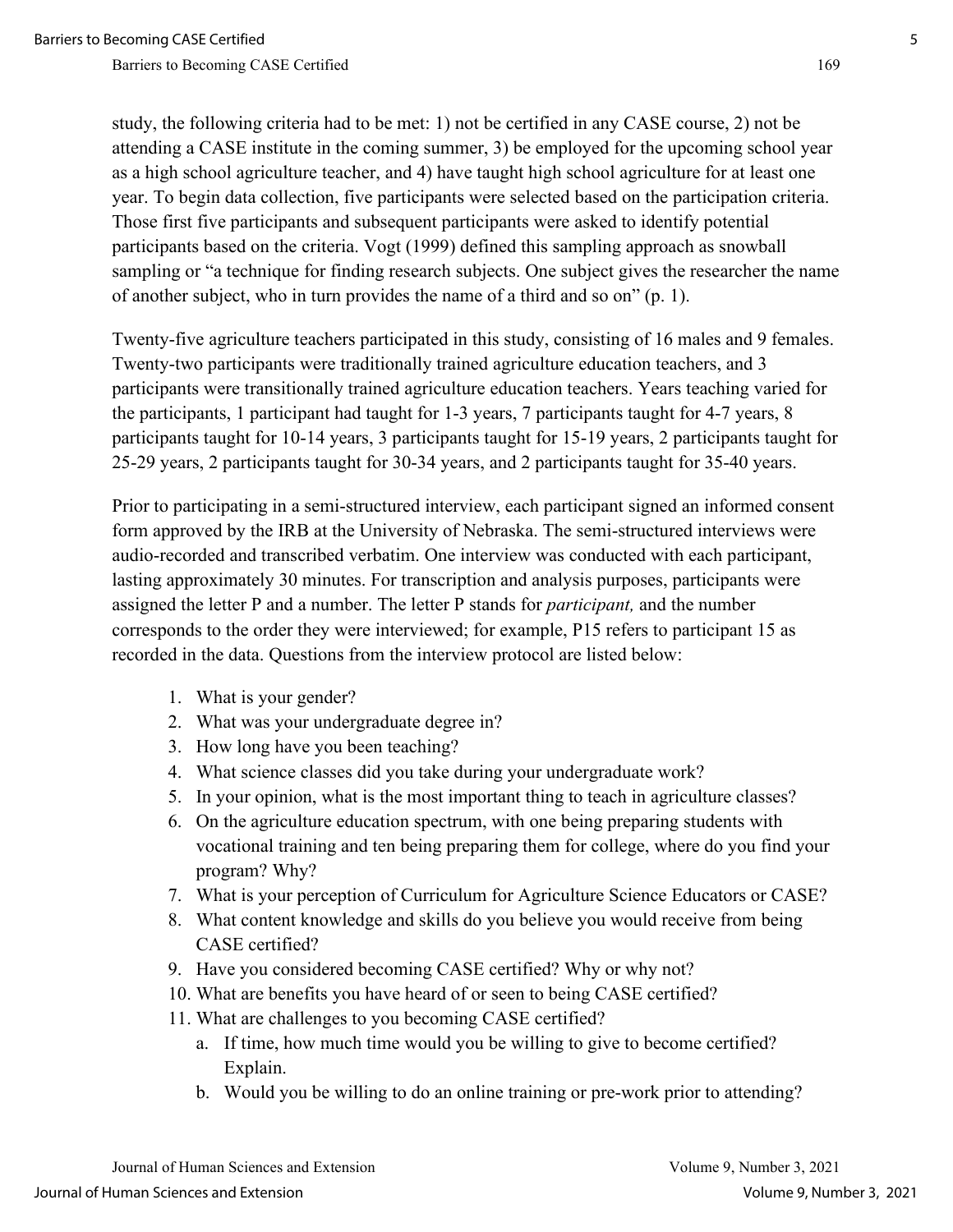- c. Cost, would a scholarship to cover the cost of the institution and purchasing some supplies be helpful? Why or why not?
- 12. Based on your current curriculum needs, what classes would you want to be CASE certified?
- 13. Is there anything else that would help you overcome these challenges?
- 14. Would administration encouragement/support influence your decision to become CASE certified?
- 15. Can you think of any other ag teachers who aren't CASE certified who I should be speaking with?

The data were analyzed using thematic analysis. Attride-Stirling (2001) defined thematic networks as "web-like illustrations that summarize the main themes constitute a piece of text." More specifically, the block and file approach was utilized because it allowed recurring patterns and themes to emerge (Grbich, 2007). Each interview transcript was read at least three times, and then words/phrases were highlighted and categorized into themes and sub-themes. To help ensure trustworthiness, techniques described by Lincoln and Guba (1985) were used. Triangulation was achieved by using multiple researchers. Member checking was used throughout the data collection process to determine if participants agreed with the researchers' findings, and peer debriefing was used to assure that proper qualitative protocols were followed.

There were five researchers involved in this study – two associate professors of agricultural education, one professor of agricultural education, one graduate student in agricultural education, and one associate professor of animal science. Four of the researchers were formally prepared as agriculture education instructors, and the lead researcher is currently teaching high school agriculture in Nebraska. Additionally, two of the researchers have been CASE certified and believe CASE is an effective curriculum for teaching the science of agriculture.

#### **Findings**

Two overarching themes, with six subthemes, emerged from the data. Overarching themes were (a) perception of CASE and (b) barriers to becoming CASE certified. The subthemes that fell under the Perception of CASE were (a) positive aspects, (b) negative aspects, and (c) age. Subthemes relating to the Barriers to Becoming CASE Certified were (a) cost, (b) time, and (c) administration support. Limitations of this study include participation limited to one state, lack of a national perspective, and barriers to participation in CASE identified only from the teacher perspective and not from an administrator perspective.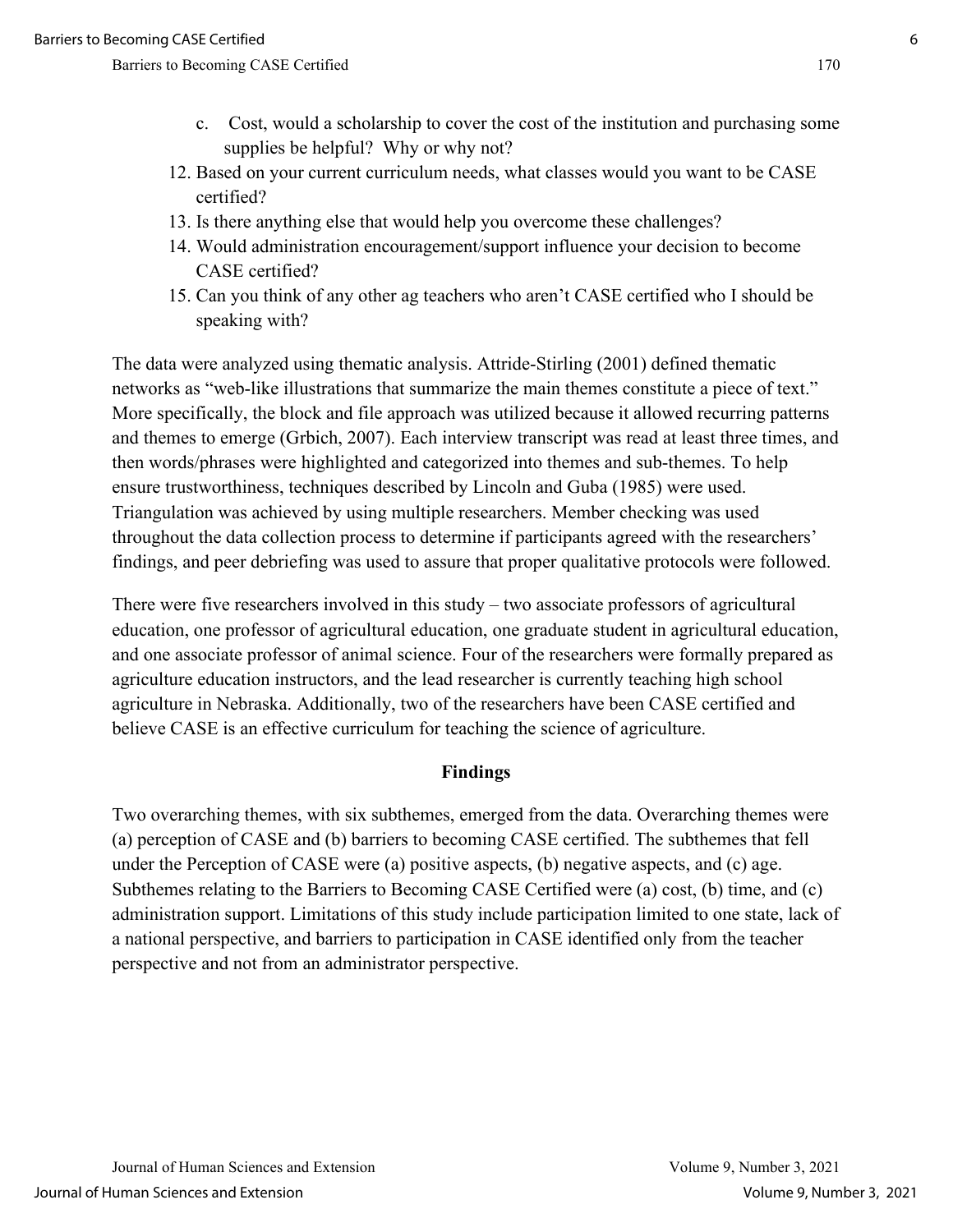#### **Perception of CASE**

#### *Positive Aspects*

Overall, most participants had a positive view of CASE. P3 stated, "it's a good program, and I think it is a way to very authentically challenge students." Similarly, P9 stated, "Things that would be useful would be the hands-on activities that would get the students in class maybe more excited." P21 thought the CASE would help apply content in a meaningful way within their classroom, something they struggle with as a veteran teacher. Participants felt the curriculum would be very useful and would give them great hands-on lessons to implement within their classrooms (P1, P2, P3, P4, P5, P6, P9, P10 P12, P15, P16 P20, P21, P23, P24). In fact, most saw the curriculum as very helpful. P11 said, "I think within my classroom scope and sequence would flow better compared to right now as I pull bits and pieces from various things."

#### *Negative Aspects*

Although participants were interested in the CASE curriculum, they were wary and concerned about program structure. P18 stated,

My perception of CASE is everything is very structured, like you will teach this lesson and then this lesson, and for me, that doesn't always work that way. When you are teaching a subject, sometimes you have to jump here or back depending on where your kids' knowledge is. If they already know a specific subject, why do I need to cover that lesson again, and have maybe a boring classroom experience for them?

Another concern was utilizing all of the curriculum (P1, P5, P6, P8, P9, P19, P24, and P25). For example, P24 said, "I would stereotype we are all going to kind of teach our own material and mold our curriculum to fit our program, so if I'm going spend a lot of money and not utilize all the materials associated with CASE, I feel like it is a waste of money."

#### *Age*

Participants with more than 25 years of teaching experience were concerned about misusing resources and taking resources away from younger teachers that might better utilize the resources (P9, P13, P14, P16, P22, P25). P16 stated,

I'm too close to retirement and didn't get started early enough, and I am kind of at that point in my life where I don't want to zero in on one thing. I think the resources might be better used on somebody who could impact more students over time.

Similarly, P9 stated, "My biggest challenge is the fact that I'm getting close to retirement, and I feel that there is [*sic*] younger teachers that would probably benefit more and be able to use it down the road." Still, these participants understood the benefit of being CASE certified. For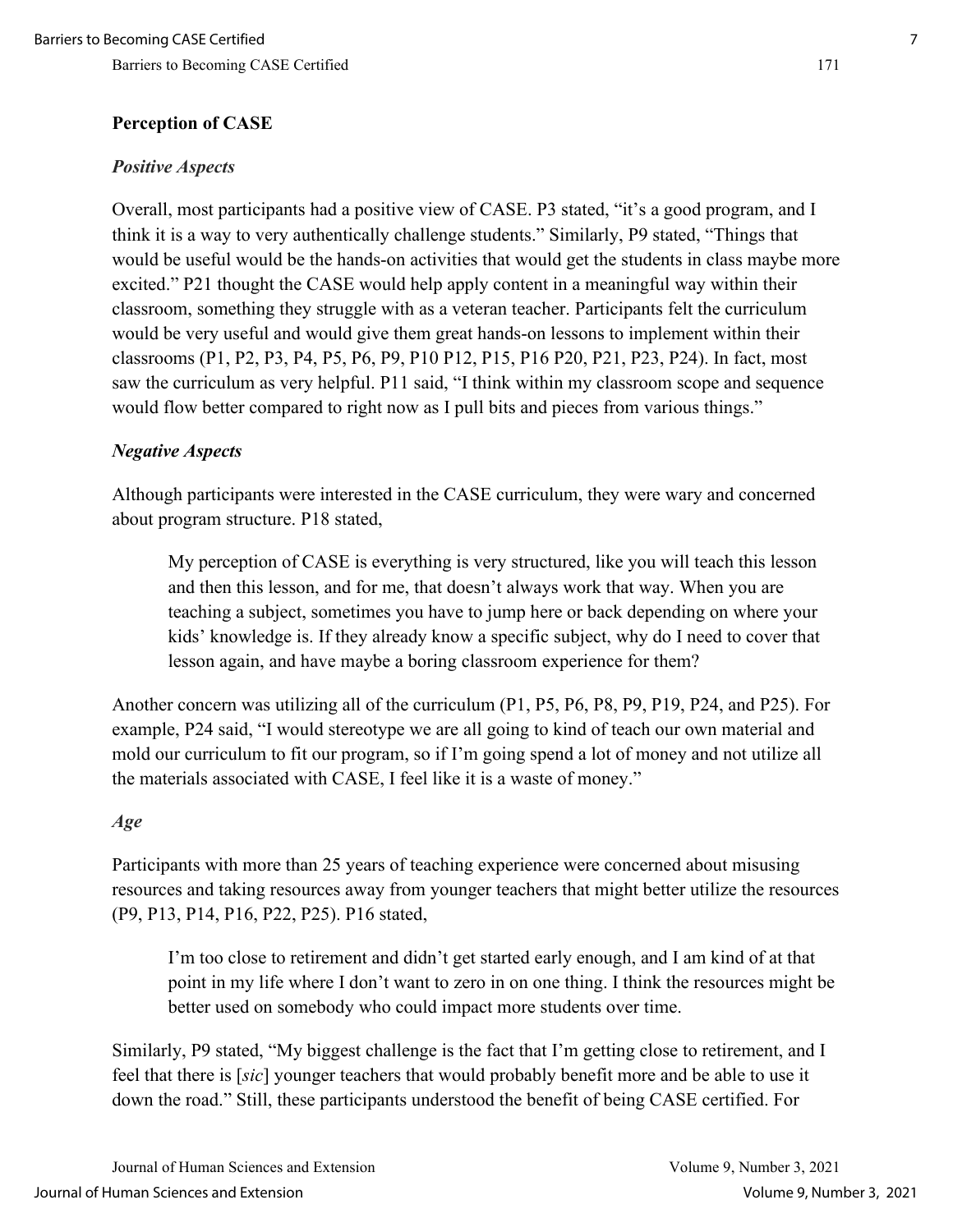example, P22 said, "I think I would have a lot more science in my curriculum than I do now; that's really where I think I could improve a lot is having more science-based stuff."

#### **Barriers to Becoming CASE Certified**

#### *Cost*

Participants commonly believed that the CASE curriculum had educational value, but it was too expensive. This perception persists, despite the fact that scholarships are currently available to cover the cost of attending CASE institutes in Nebraska. P1 stated,

I just know in my school district, it would be a pretty tough sell. You go and get certified, and now they would probably need to purchase some equipment. I'm sure that wouldn't be as difficult if the training is paid for, yeah, the initial step to get them to commit to that would probably be difficult.

When participants were asked if the scholarship would cover not only the cost of attending but also the purchase of supplies needed to teach the CASE curriculum, all agreed that would make it easier to attend a CASE institute. For example, P8 stated, "I haven't asked if my school would help foot the bill for some of those costs, my gut says not all of it, they may help with that, but scholarships for that would be beneficial." P17 stated, "The supplies are fairly expensive, uh, and I don't think the costs are inappropriate, but it doesn't change the fact that it is a large amount of cash to outlay."

#### *Time*

Participants were concerned about the time needed to attend a CASE institute. Concerns ranged from personal to professional regarding the amount of time needed to become CASE certified. P2 said, "A week and a half long, and I just can't get away from kids and home life for that long." Numerous participants were concerned about the time required to attend and being gone from their families (P2, P3, P5, P6, P8, P12, P13, P21, P22). On the professional side, P14 stated, "The way the schedules are now, a lot of the summer contracts have gotten narrowed down quite a bit." P6 was concerned both personally and professionally, "My summer is pretty full; I use up all my contract days. Then I coach so, I don't really want to take anything else from my family." Additionally, P6 stated, "I need to get later in my career when my kids are older, um, maybe I'm not coaching as much, um, maybe there's different factors going on in my life."

All of the participants were interested in shortening the length of the CASE institutes by doing online pre-work before attending an institute. Most commonly, participants indicated that no more than five days should be required to attend a CASE institute. P5 indicated that shortened CASE institute would be much easier to attend.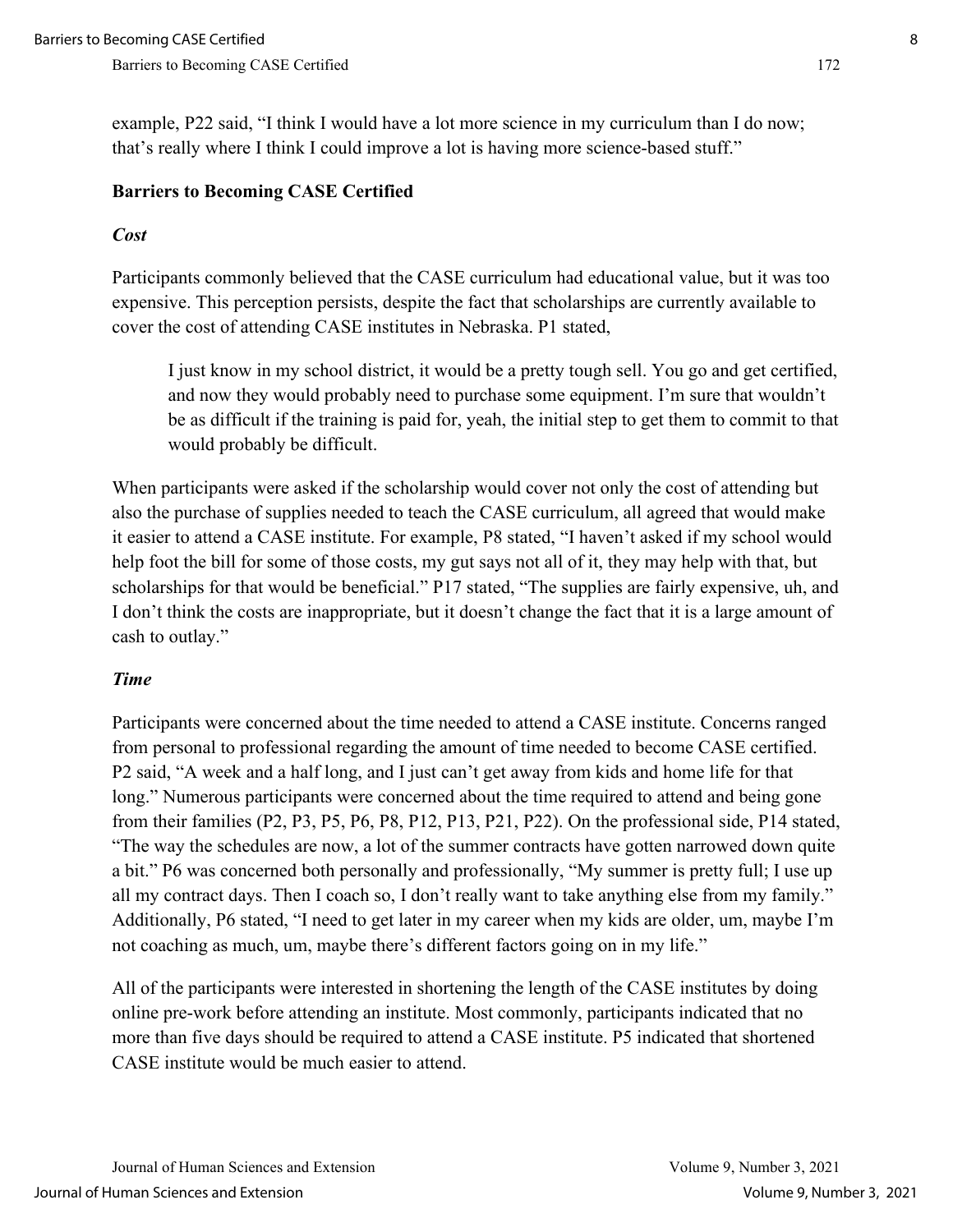#### *Administration Support*

When participants were asked if administration support would influence their decision to become CASE certified, most thought their administration would support becoming CASE certified. P21 said, "If the school is willing to pay for it or something to that regard, that would give me more motivation to look into it [CASE institute]." Administration support would encourage participants to become CASE certified (P2, P6, P7, P8, P9, P12, P13, P15, P16, P17, P21, P22, P23, P24). P8 felt that if their administrator recognized the benefits of CASE, he would be more like to become CASE certified.

#### **Conclusions and Recommendations**

Teachers have varying perceptions of CASE, but most held CASE in a favorable light. They identified multiple benefits of attending a CASE training, including having access to the curriculum with its hands-on labs. Similarly, Knobloch et al. (2007) reported that teachers believed students benefited from laboratory activities, demonstrations, and active learning environments that incorporate hands-on learning. The teachers' perception that the CASE curriculum is filled with student-centered learning opportunities aligns with Lambert et al.'s (2014) assertation that CASE participants need to be willing to teach a student-centered curriculum. However, there was concern that the curriculum was too rigid and structured. Participants expressed the need to make modifications based on the needs of their students. There was also concern due to the cost of CASE and not being confident that they would actually teach the entire curriculum. We recommend that CASE develop short units that last for approximately one week and stand-alone lessons that could be taught in one class period. This could serve as an introduction to the full CASE curriculum and be used as a recruitment tool to encourage the teacher to become CASE certified.

We also recommend that CASE trainings continue to be offered to preservice and in-service teachers and that teachers be informed ahead of time that CASE has been designed as a studentcentered curriculum. CASE training would allow teachers to utilize the curriculum and incorporation of science-based activities throughout their careers. Thompson (1996) similarly reported that undergraduates (in-service teachers) studying to become agriculture teachers would be better prepared to teach if they received instruction on how to integrate science. To determine if high school students enrolled in a CASE course experience increased science scores similar to PLTW students, future research should examine the academic achievement benefits high school students receive from completing a CASE course, and if students completing CASE courses experience higher standardized science test scores than the average student in the United States.

Participants were concerned about how long it takes to become CASE certified, 50-100 hours of intense training, which is usually 7-9 days with a weekend off. Participants were more receptive to becoming CASE certified if the training could be reduced to 5 days, and the participants were willing to do online pre-work before attending an institute. Although Balschweid and Thompson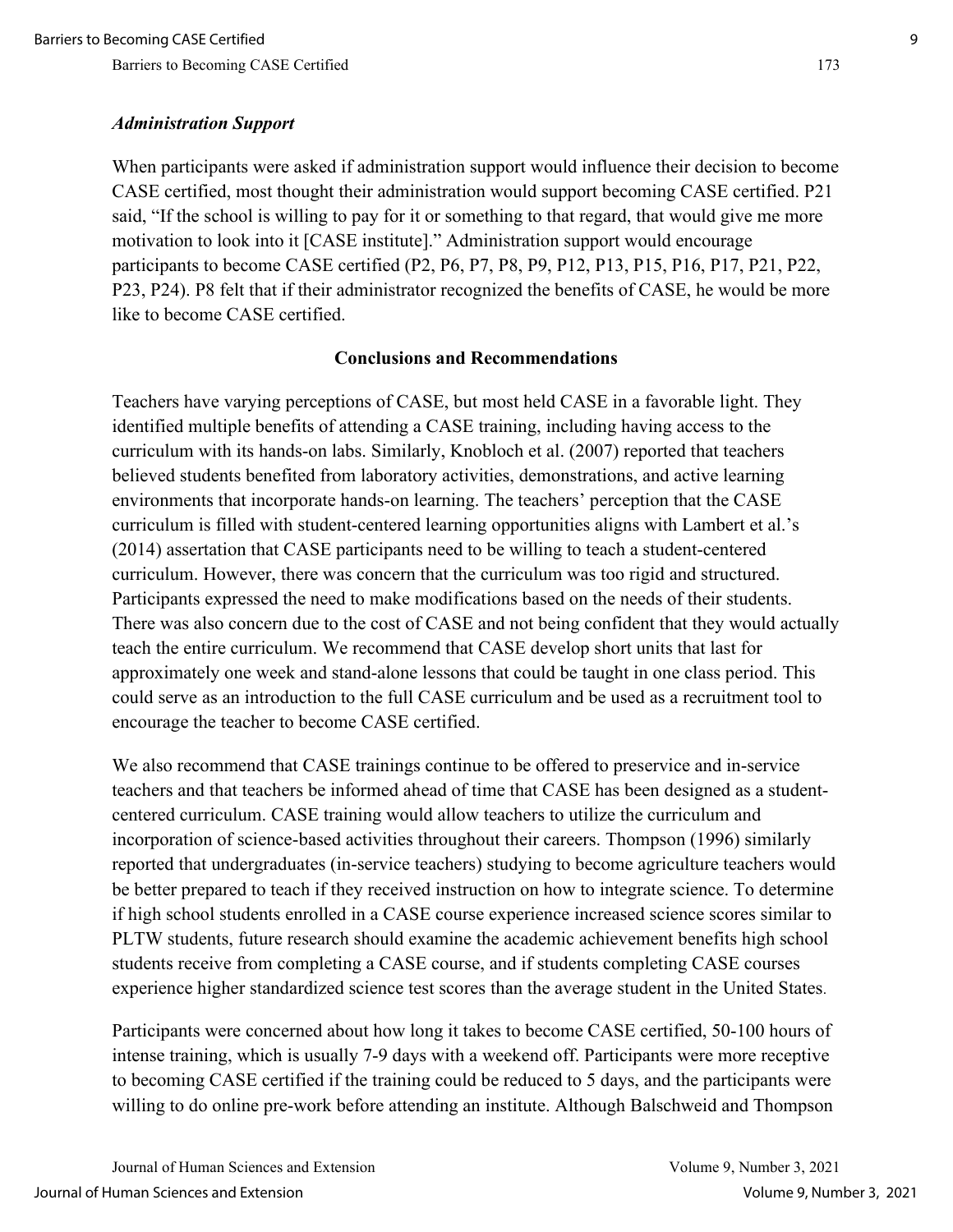(2002) identified the lack of in-service workshops or courses for learning how to integrate science into the curriculum as a barrier to integrating science, participants understood the need for training and admitted it would help them become more familiar with the material and labs. Identifying and removing barriers preventing agriculture teachers from attending a CASE training aligns with Ajzen's (2011) TPB and could lead to more agriculture teachers participating in a CASE training and teaching the curriculum. Based on the findings of this study, we recommend that CASE institutes be shortened to five days with pre-work prior to the training. Since conducting this research, there are now fast-track CASE courses being offered that include 5-days of face-to-face instruction and homework to complete prior to the face-to-face instruction (CASE Institute, n.d.). Future research should examine the impact that fast track courses have on teacher preparedness and effectiveness.

Participants were also concerned about the cost of attending and utilizing the curriculum, which is consistent with Balschweid and Thompson's (2002) findings regarding science integration. While scholarships that would cover the cost of attending an institute and implementing the curriculum would be well received, covering the participation and supply cost may not be feasible. One recommendation to minimize the cost barrier would be to share and focus on the benefits of a school offering CASE courses. Since high school principals have a role in selecting the curriculum that will be taught (Praisner, 2003), school administration in Nebraska needs to know that CASE courses can be offered for science credit. Administrative support for CASE institute attendance and certification may be enhanced if administrators are knowledgeable about CASE. Most participants believe their administration is uninformed about CASE and how CASE could benefit their school. The benefits of the CASE curriculum must be communicated with school administrators if we expect them to allocate funds for CASE certification. We recommend sharing information about CASE with local school administrators and with the Nebraska Department of Education. Future research should examine the perception that school administrators hold towards CASE.

#### **References**

- Ajzen, I. (2011). *Behavioral interventions based on the theory of planned behavior*. Semantic Scholar. [https://www.semanticscholar.org/paper/Behavioral-Interventions-Based-on-the-](https://www.semanticscholar.org/paper/Behavioral-Interventions-Based-on-the-Theory-of-Pl-Ajzen/0db48d03d5fe9076221727f540a82b2ac6db6ddf)[Theory-of-Pl-Ajzen/0db48d03d5fe9076221727f540a82b2ac6db6ddf](https://www.semanticscholar.org/paper/Behavioral-Interventions-Based-on-the-Theory-of-Pl-Ajzen/0db48d03d5fe9076221727f540a82b2ac6db6ddf)
- Attride-Stirling, J. (2001). Thematic networks: An analytic tool for qualitative research. *Qualitative Research, 1*(3), 385–405.<https://doi.org/10.1177/146879410100100307>
- Balschweid, M. A., & Thompson, G. W. (2002). Integrating science in agricultural education: Attitudes of Indiana agricultural science and business teachers. *Journal of Agricultural Education, 43*(2), 1–10.<https://doi.org/10.5032/jae.2007.03001>
- Bottoms, G., & Uhn, J. (2007). *Project lead the way works: A new type of career and technical program* (Research Brief). Southern Regional Education Board.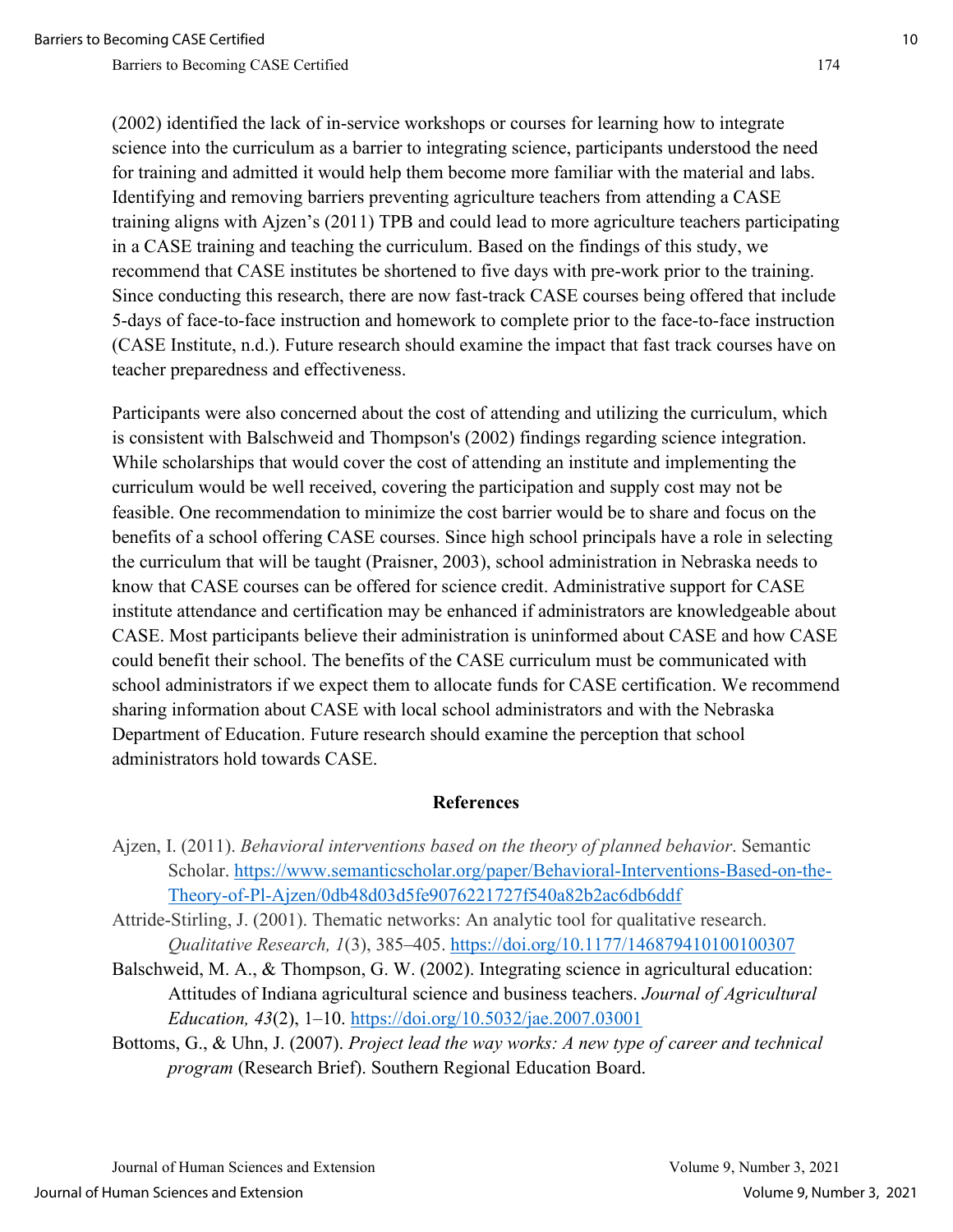- Brister, M. H., & Swortzel, K. A. (2009, May). *A comparison of attitudes of agriscience teachers, counselors, and administrators toward science integration with student attitudes toward agriscience programs* [Paper presentation]. American Association for Agricultural Education Research Conference, Louisville, KY.
- Case Institute. (n.d.). *Professional development*. [https://www.case4learning.org/professional](https://www.case4learning.org/professional-development)[development](https://www.case4learning.org/professional-development)
- Denzin, N. K., & Lincoln, Y. S. (1994). *Handbook of qualitative research*. Sage.
- Desilver, D. (2017, February 15). *U.S. students' academic achievement still lags that of their peers in many other countries*. Pew Research Center. [https://www.pewresearch.org/fact](https://www.pewresearch.org/fact-tank/2017/02/15/u-s-students-internationally-math-science/)[tank/2017/02/15/u-s-students-internationally-math-science/](https://www.pewresearch.org/fact-tank/2017/02/15/u-s-students-internationally-math-science/)
- Dey, I. (1993). *Qualitative data analysis: A user-friendly guide for social scientists*. Routledge.
- Grbich, C. (2007). *Qualitative data analysis: An introduction*. Sage.
- Hattie, J (2009) *Visible learning: A synthesis of over 800 meta-analyses relating to achievement*. Routledge.
- Haug, K. (2011). CASE: Creating curiosity through agriculture. *The Agricultural Education Magazine, 84*(2), 7–8.
- Knobloch, N. A., Ball, A. L., & Allen, C. (2007). The benefits of teaching and learning about agriculture in elementary and junior high schools. *Journal of Agricultural Education, 48*(3), 25–36.<https://doi.org/10.5032/jae.2007.03025>
- Lambert, M. D., Velez, J. J., & Elliott, K. M. (2014). What are the teachers' experiences when implementing the curriculum for agricultural science education? *Journal of Agricultural Education, 55*(4), 100–115.<https://doi.org/10.5032/jae.2014.04100>
- Lincoln, Y. S., & Guba, E. G. (1985). *Naturalistic inquiry.* Sage.
- Maurer, M. J. (2000). *Integrating science education and career and technical education* [Brief: Fast facts for policy and practice, No. 3]. National Dissemination Center for Career and Technical Education.<http://files.eric.ed.gov/fulltext/ED447258.pdf>
- Myers, B. E., Thoron, A. C., & Thompson, G. W. (2009). Perceptions of the national agriscience teacher ambassador academy toward integrating science into school-based agricultural education curriculum. *Journal of Agricultural Education, 50*(4), 120–133. <https://doi.org/10.5032/jae.2009.04120>
- National Research Council. (1988). *Understanding agriculture: New directions for education*. The National Academies Press.
- Nelson, G. D. (1999). Science literacy for all in the 21st century. *Educational Leadership, 57*(2), 14–17.<https://www.ascd.org/el/articles/science-literacy-for-all-in-the-21st-century>
- Parr, B. A., & Edwards, M. C. (2004). Inquiry-based instruction in secondary agricultural education: Problem solving—An old friend revisited. *Journal of Agricultural Education, 45*(4), 106–117.<https://doi.org/10.5032/jae.2004.04106>
- Pauley, C. M., McKim, A. J., Curry, K. W., Jr., McKendree, R. B., & Sorensen, T. J. (2019). Evaluating interdisciplinary teaching: Curriculum for agricultural science education.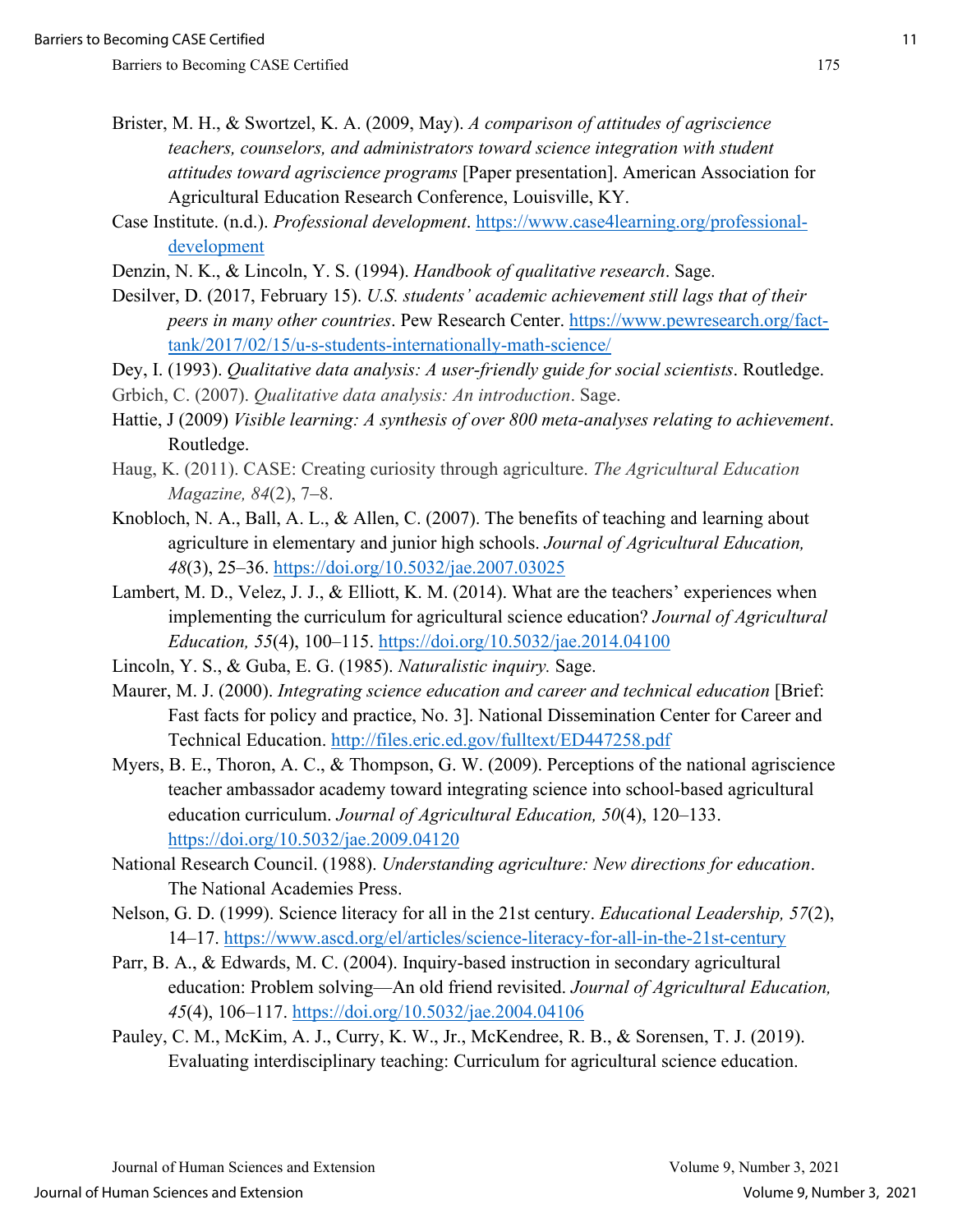*Journal of Agricultural Education, 60*(1), 158–171. <https://doi.org/10.5032/jae.2019.01157>

- Pedaste, M., Mäeots, M., Siiman, L. A., De Jong, T., van Riesen, S. A., Kamp, E. T., Manoli, C. C., Zacharia, Z. C., & Tsourlidaki, E. (2015). Phases of inquiry-based learning: Definitions and the inquiry cycle. *Educational Research Review*, *14*(1), 47–61. <https://doi.org/10.1016/j.edurev.2015.02.003>
- Praisner, C. L. (2003). Attitudes of elementary school principals toward the inclusion of students with disabilities. *Exceptional Children, 69*(2), 135–145. [https://doi.org/10.1177/001440290306900201](https://doi.org/10.1177%2F001440290306900201)
- Rogers, G. E. (2007). The perceptions of Indiana high school principals related to Project Lead the Way. *Journal of Industrial Education, 44*(1), 49–65. <https://scholar.lib.vt.edu/ejournals/JITE/v44n1/pdf/rogers.pdf>
- Roseman, J. (n.d.). *Achieving science literacy for all: Contributions from AAAS project 2061*. American Association for the Advancement of Science.
- The National Council for Agricultural Education. (n.d.). *Understanding the CASE model*.
- Thompson, G. W. (1996). *Characteristics and implications of integrating science in secondary agricultural education programs* [Unpublished doctoral dissertation]. University of Missouri-Columbia.
- Schleicher, A., & Davidson, M. (n.d.). *Programme for international student assessments (PISA): Results from 2012 PISA*.<https://www.oecd.org/unitedstates/PISA-2012-results-US.pdf>
- Shelley-Tolbert, C. A., Conroy, C. A., & Dailey, A. L. (2000). The move to agriscience and its impact on teacher education in agriculture. *Journal of Agricultural Education, 41*(4), 51– 61.<https://doi.org/10.5032/jae.2000.04051>
- Ulmer, J. D., Velez, J. J., Lambert, M. D., Thompson, G. W., Burris, S., &Witt, P. A. (2013). Exploring science teaching efficacy of CASE curriculum teachers: A post-then-pre assessment. *Journal of Agricultural Education, 54*(4), 121–133. <https://doi.org/10.5032/jae.2013.04121>
- Vogt, W. P. (1999). *Dictionary of statistics and methodology: A nontechnical guide for the social sciences*. Sage.

*Kristin Witte* is currently a High School Agriculture Teacher at Lyons High School in Lyons, Kansas. She formerly taught at Shickley High School in Shickley, Nebraska.

*Dr. Nathan W. Conner* is an Associate Professor in the Agricultural Leadership, Education, and Communications department at the University of Nebraska-Lincoln. His research focuses on science integration in agricultural education programs.

*Dr. Bryan A. Reiling* is an Associate Professor in the Animal Science department at the University of Nebraska-Lincoln. His research focuses on teacher professional development.